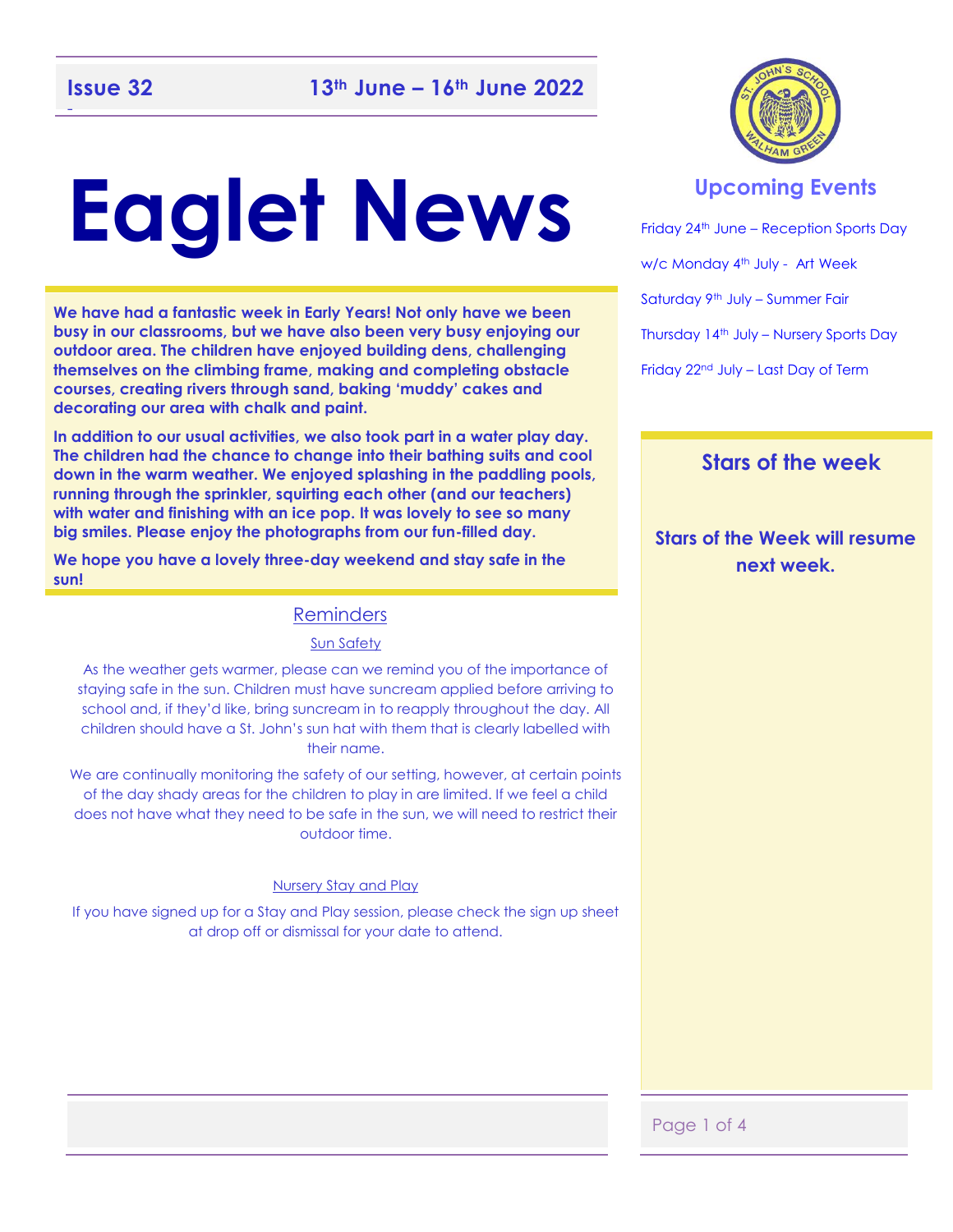## **Reception**

### **Our learning**

**This week in pictures**



*Reception spent time thinking about who the characters will be in their story they are writing next week.* 

### **Next week**

 Personal, Social and Emotional Development We will be learning how to respect our bodies and make healthy choices. Communication, Language and Literacy We will be writing our own stories that we planned this week. **Mathematics** We will be looking at measurements, including capacity, weight and length. **Understanding the World**  We will be exploring airports and what it is like to travel abroad.







### Page 2 of 4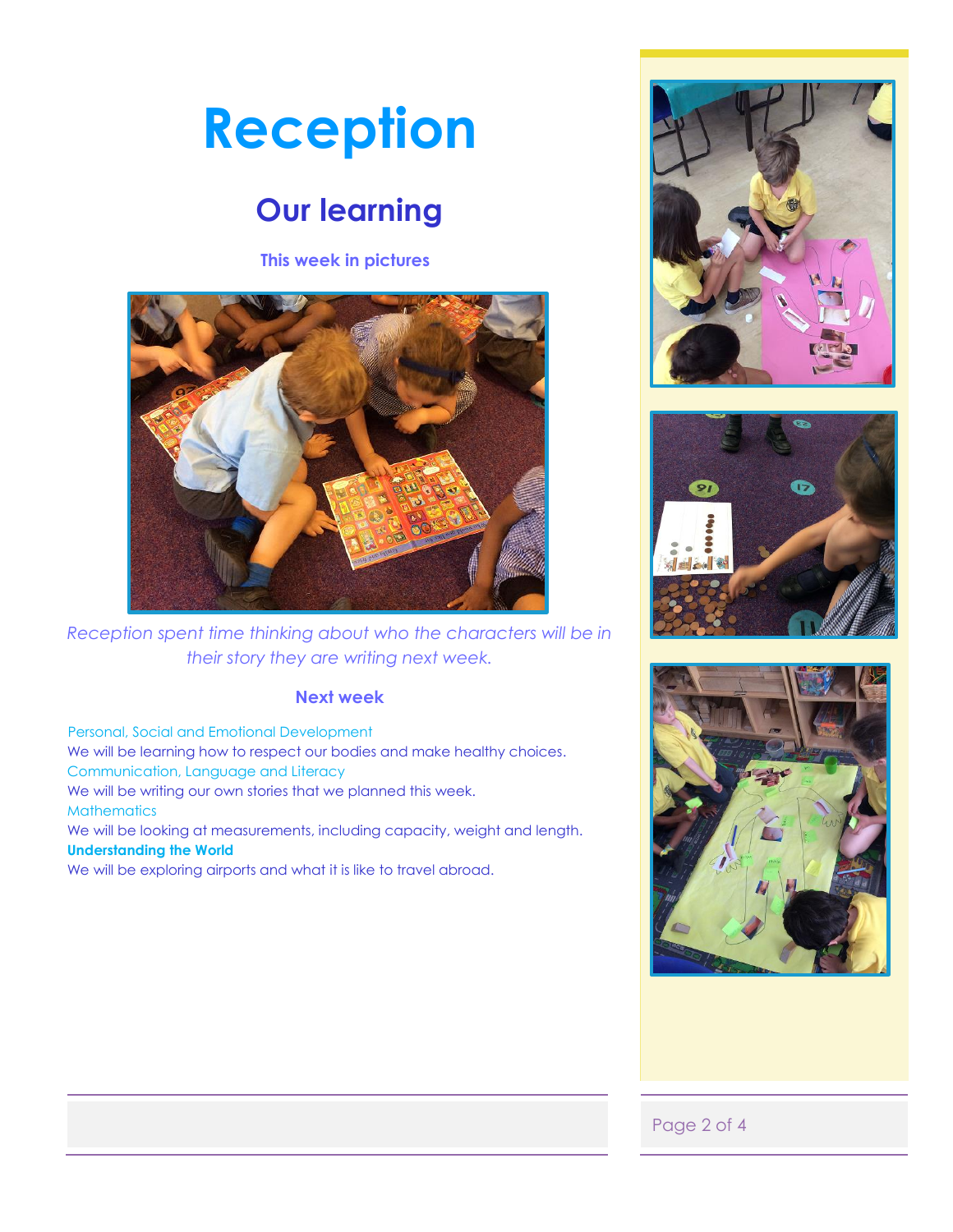

### **Our learning**

#### **This week in pictures**



*Nursery practised their drawing skills while drawing pictures of holidays or trips they have been on.* 

#### **Next week**

Personal, Social and Emotional Development

We will be continue focusing on the topic 'My Body'; talking about how our bodies grow and change.

Communication, Language and Literacy

We will looking at the story 'Bonting' by Shirley Hughes; responding to the story through drama and art. In Phonics we will be learning to recognise the the digraphs 'nk' and 'ng'.

**Mathematics** 

We will be exploring capacity.

 **Physical Education** 

**We will explore spatial awareness and become confident changing direction. Understanding of the World**

**We will be looking at the features of the seaside.** 







### Page 3 of 4